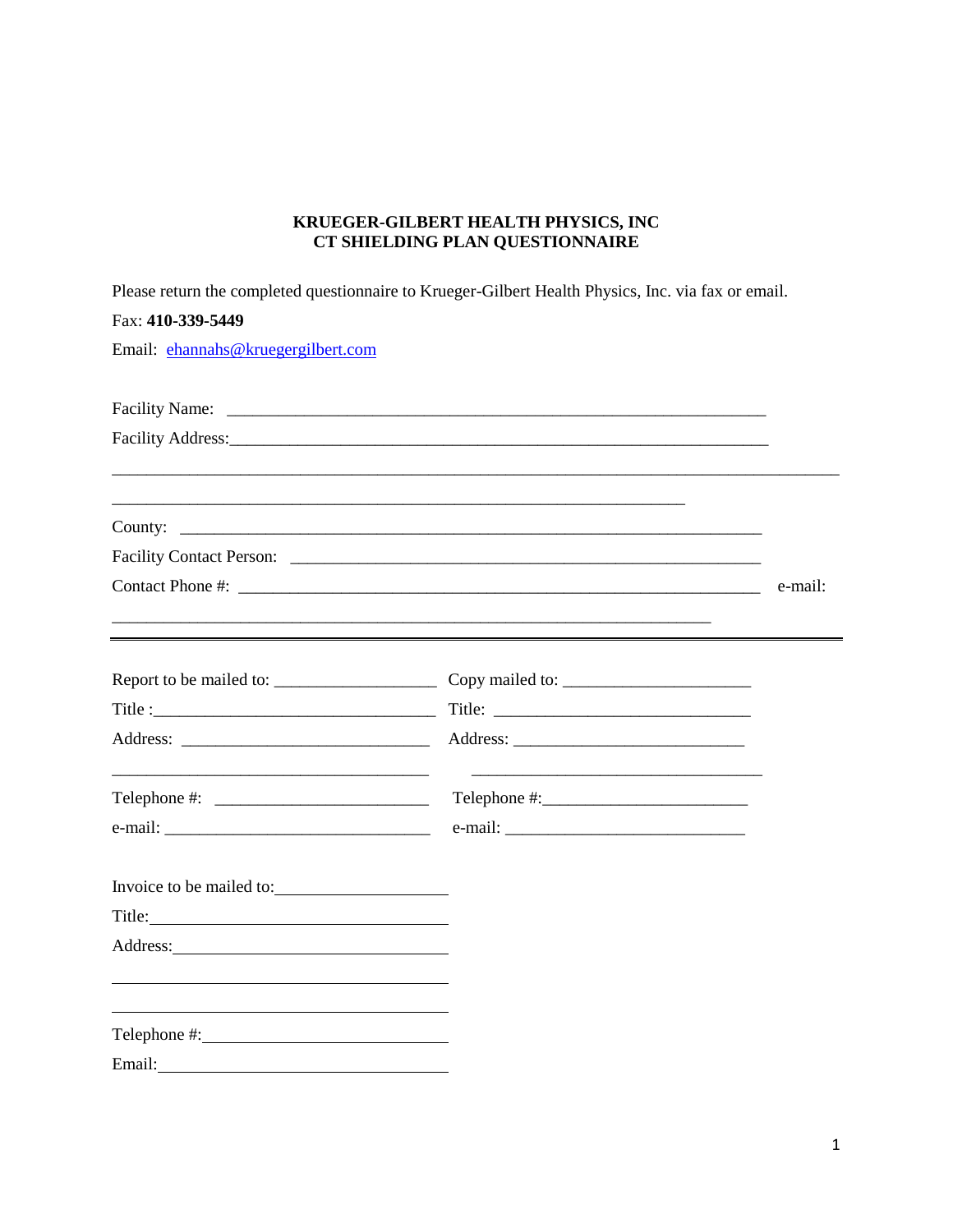### **PRELIMINARIES:**

To adequately perform a shielding design, KGHP Inc. will need accurate information from: the **architect**, the **manufacturer** and from the **facility**. **The facility is supposed to collect all this info and fax/mail to us.** Depending on the specifics of each shielding plan, the facility may fill out all below. Please take the time to complete the following questionnaire in its entirety. Once all of the necessary information is forwarded to our office, please allow one/two weeks for report completion. If you have any questions, please contact a physicist at 410-339-5447 or email [ehannahs@kruegergilbert.com.](mailto:ehannahs@kruegergilbert.com)

### **1. ARCHITECT**

The architect (\*) should provide the following: (\*) if not applicable, then the information should be provided by the facility.

### **1.1 Contact Information:**

|         | Name:                                                                                                                                                                                                                                                                                                                                                                                                        |  |  |
|---------|--------------------------------------------------------------------------------------------------------------------------------------------------------------------------------------------------------------------------------------------------------------------------------------------------------------------------------------------------------------------------------------------------------------|--|--|
|         | Phone: $\frac{1}{\sqrt{1-\frac{1}{2}}\sqrt{1-\frac{1}{2}}\sqrt{1-\frac{1}{2}}\sqrt{1-\frac{1}{2}}\sqrt{1-\frac{1}{2}}\sqrt{1-\frac{1}{2}}\sqrt{1-\frac{1}{2}}\sqrt{1-\frac{1}{2}}\sqrt{1-\frac{1}{2}}\sqrt{1-\frac{1}{2}}\sqrt{1-\frac{1}{2}}\sqrt{1-\frac{1}{2}}\sqrt{1-\frac{1}{2}}\sqrt{1-\frac{1}{2}}\sqrt{1-\frac{1}{2}}\sqrt{1-\frac{1}{2}}\sqrt{1-\frac{1}{2}}\sqrt{1-\frac{1}{2}}\sqrt{1-\frac{1}{2$ |  |  |
|         | Fax: $\frac{1}{2}$ $\frac{1}{2}$ $\frac{1}{2}$ $\frac{1}{2}$ $\frac{1}{2}$ $\frac{1}{2}$ $\frac{1}{2}$ $\frac{1}{2}$ $\frac{1}{2}$ $\frac{1}{2}$ $\frac{1}{2}$ $\frac{1}{2}$ $\frac{1}{2}$ $\frac{1}{2}$ $\frac{1}{2}$ $\frac{1}{2}$ $\frac{1}{2}$ $\frac{1}{2}$ $\frac{1}{2}$ $\frac{1}{2}$ $\frac{1}{2}$ $\frac{1}{$                                                                                       |  |  |
| e-mail: | <u> 1980 - Jan Barbarat, martin da shekara 1980 - An tsa a tsa a tsa a tsa a tsa a tsa a tsa a tsa a tsa a tsa a</u>                                                                                                                                                                                                                                                                                         |  |  |

# **1.2 Scaled Diagram:**

KGHP requests a scaled, installation diagram noting the proposed equipment layout (e.g., gantry, isocenter, table, etc). The diagram should include the surrounding areas and their uses. For multiple story buildings, include an elevation diagram or explicit information on: (i) the slab to slab distance, (ii) the areas  $\&$  their uses above the proposed room, and/or (iii) the areas  $\&$  their uses below the proposed room. **Note: If more convenient, you may add handwritten comments, explanations or details on your existing diagram.** 

#### **1.3 Current barrier thickness and composition (\*)**

(\*) This is generally applicable for the existing rooms to be upgraded. Not applicable for new facilities where all the walls are to be designed.

| <b>Barrier</b> | <b>Composition</b> | <b>Thickness</b> |
|----------------|--------------------|------------------|
| Ceiling        |                    |                  |
| Floor          |                    |                  |
|                |                    |                  |
|                |                    |                  |
|                |                    |                  |
|                |                    |                  |
|                |                    |                  |